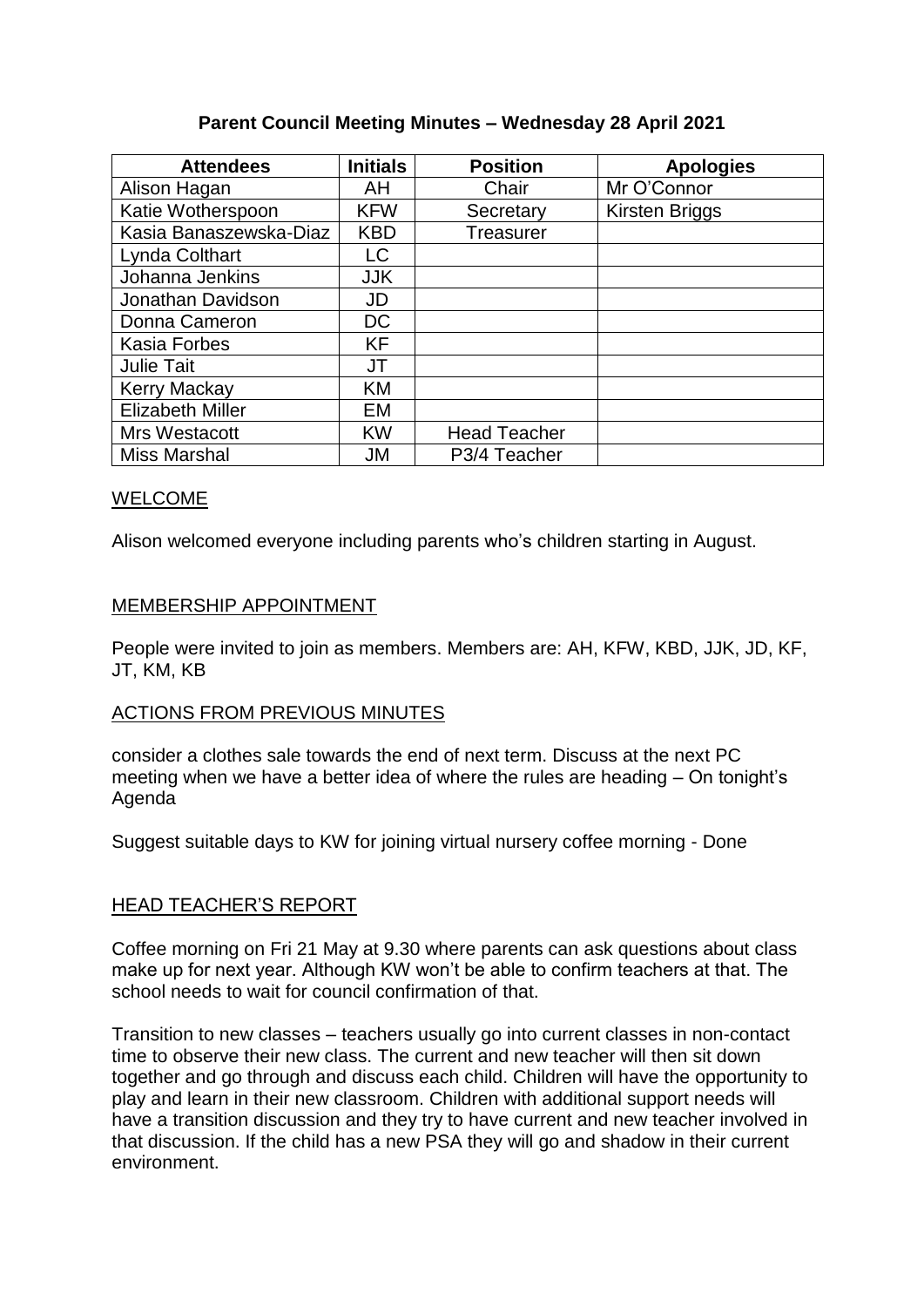11 June end of term summary reports will go out. 16 June there will be a chance to have appointments with class teacher to discuss report and any concerns about transition can be brought up there. Parents are always welcome to contact KW as well.

Nursery to Primary 1 Transition - There will be coffee mornings for new P1 parents (virtually)

Primary 7 to Secondary Transition – the children won't be able to visit the high schools. The high schools will give St Margaret's tasks and videos of the school.

JJK – will the P5s get some extra time as they transition from the lower part of the school to the upper. – Children will have the opportunity as they need to experience the upper school as part of the transitions.

PSAs - Two PSAs who have been off are due back for a phased return.

Website - They are looking to update the website and have liaised with the PC committee for ides on what might be useful. They are getting someone in to help develop that.

Standardised Assessments – Standardised testing for P1, P4 and P7 with results shared to Scottish Government. Though within school all years taking part in standardised testing – results for school use only. Ongoing assessments in class, tests at the end of units alongside standardised testing will all inform the end of year report. Nothing should be a surprise because they have been monitoring children's development throughout the year.

# QUESTIONS FROM THE PARENT BODY

# *Is there an update on when the Afterschool Club can open? Is there anyone the Parent Council can approach to raise how important this is for our families?*

Answer – The plan is to open ASAP but we are still waiting on the ok from the Council.

#### *No Newsletter last week?*

Answer – There was a technical hitch. It has gone out now.

# *When will we know about teachers and class structure for next year? Transition plans?*

Answer – The teachers will have a meeting in a few weeks to discuss how any composite classes will be organised. They take many things into account when deciding this including ability, gender mix and friendship groups. It is not easy to do and will take a while.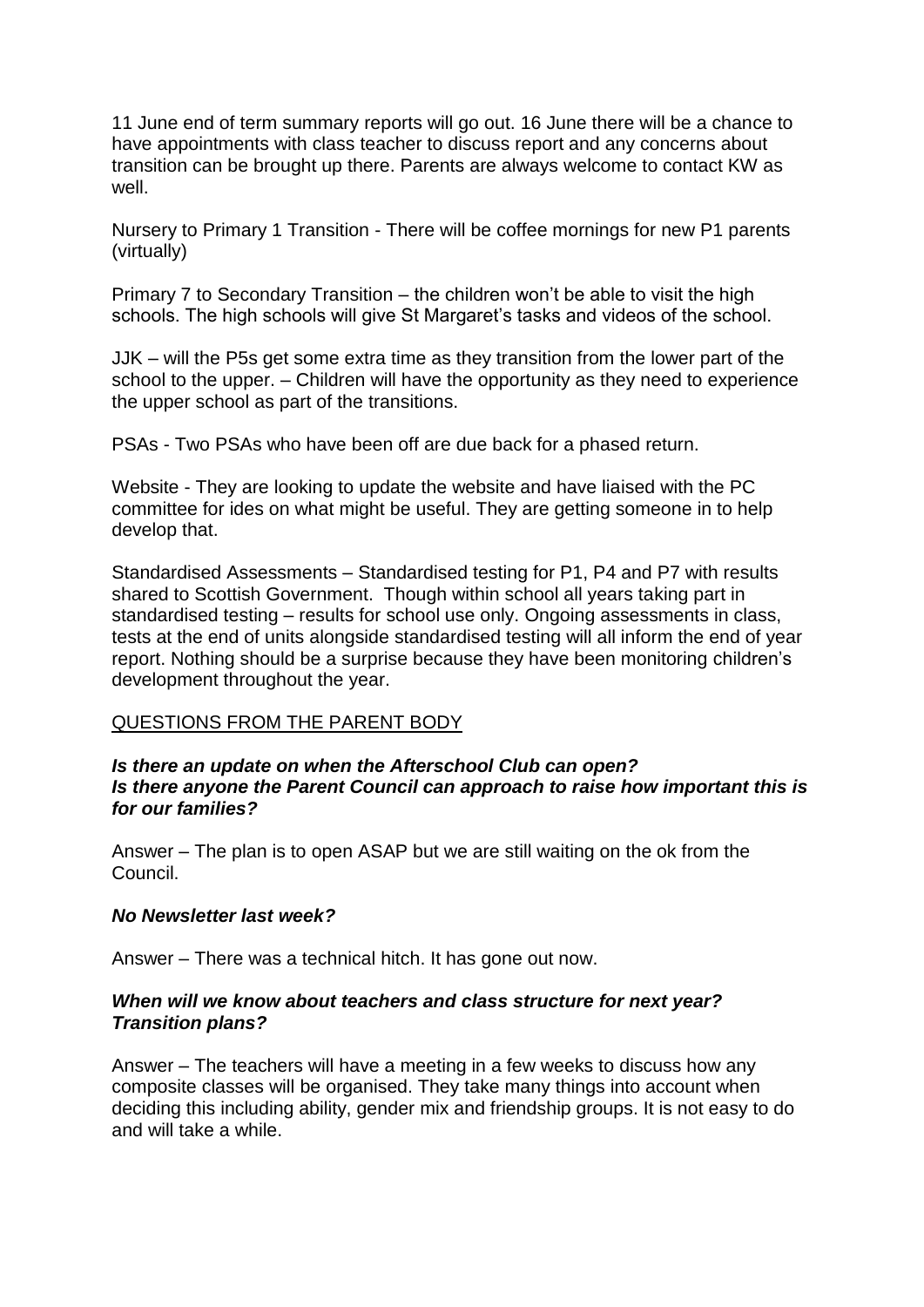### *When will applications for Breakfast Club be open for August for current attendees, siblings of current attendees starting at the school and new families to the school and joining the school? (there is confusion over form returned by 1st April, was this for the current term or August 2021?)*

Answer – People who had places were asked if they would still like them last term. Children at nursery should soon be told they can register. Siblings will get priority.

# CHURCH REP UPDATE

Sacrament preparation underway. The Piety stall is open after the classes on Tuesdays, Wednesdays and Thursdays. We are trying to organise things for First Holy Communion like we did last year.

# TREASURER'S REPORT AND FUNDING REQUESTS

Current Balance - £2,799.85

If we fund all the things we usually do up until Christmas 2021 with no further fundraising, we are left with - £

We are awaiting a funding request for a P7 away day but we may not fund the whole thing as consensus seems to be hoodies should be funded. Once we know the costs of these we will know what we can put towards the away day.

Sailing – Consensus is that we should increase the cost of sailing given that the price has gone up. We will go away and look at the average price per head over the last few years to help us decide by how much this should go up.

# PC CALENDAR FOR REST OF TERM

Recipe competition – Over the summer Virtual Balloon Race – Next year Sponsored Class run or scoot, etc – In the summer Smarties – Over the summer

# TRANSITION P1 AND P7 – PC

W/C 7 June, a few days that week. We will help if we are allowed. We will take in donations, Wash and fold them.

# BREAKFAST CLUB FUNDING UPDATE

We have put in 4 applications and waiting to hear. We can't charge as we will lose the funding we have and want to keep it free

# AOB

First Holy Communion

# **Next meeting – AGM - Wednesday 26th May 7pm to 8.30pm**